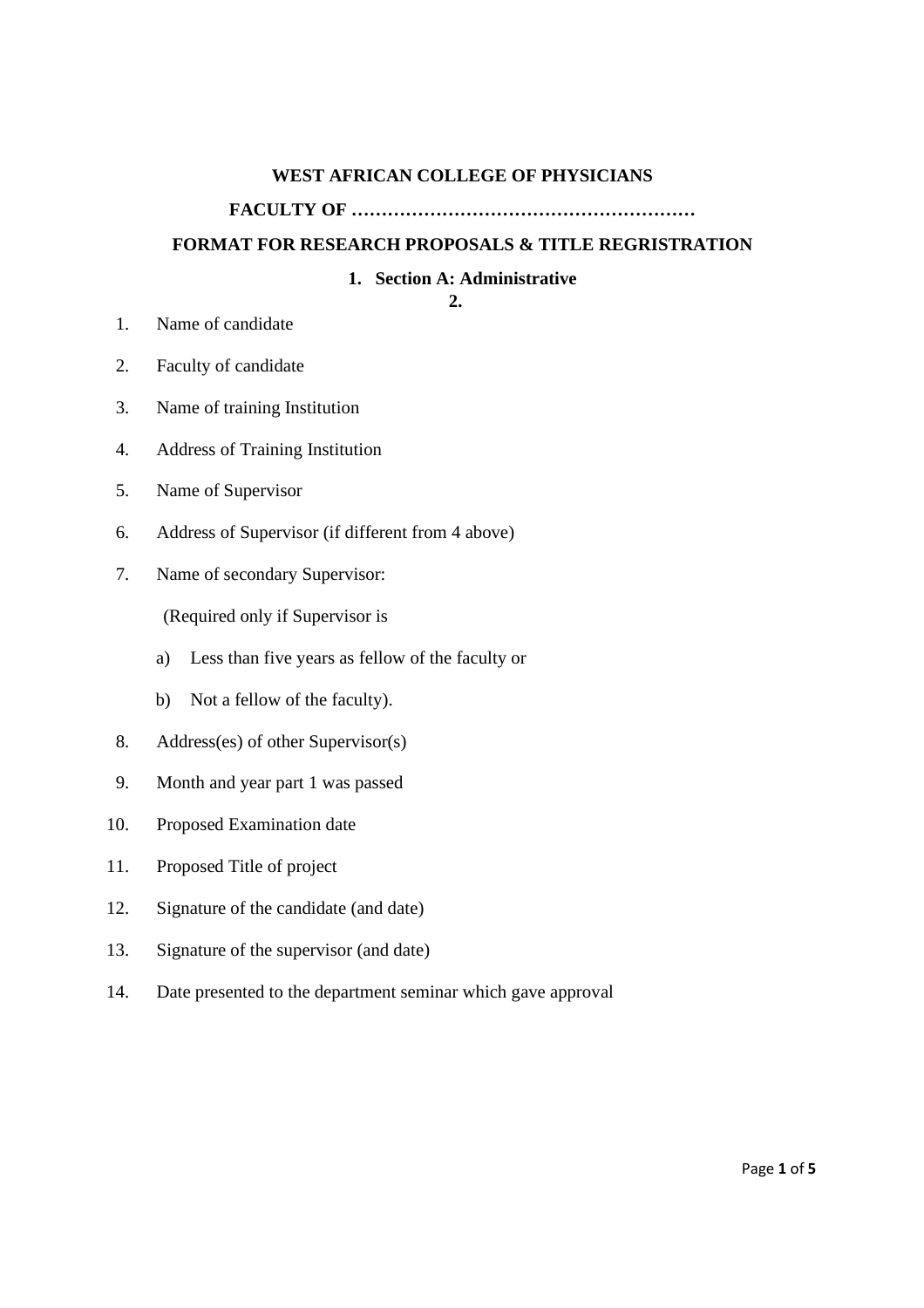15. Signature of the Head of Department (and date)

### **Section B: Technical**

- 1. **BACKGROUND INFORMATION** (insert number of words. Current is 200 words for aims and objectives and 250 words for the relevance of the project).
	- 1.1. Introduction
	- 1.2. Problem statement
	- 1.3. Justification/rationale/relevance to the sub region
	- 1.4. Research questions
	- 1.5. General & Specific objectives
		- 1.5.1. Aim (General Objective)
		- 1.5.2. Specific Objectives
	- 1.6. Hypotheses (Optional)

### **2. LITERATURE REVIEW** (Insert number of words. Current 1,500 words)

### **3. METHODOLOGY** (Insert number of words; current is 1,000 words)

- 3.1. Study area
- 3.2. Study design
- 3.3. Study population
	- 3.3.1. Inclusion criteria
	- 3.3.2. Exclusion criteria
- 3.4. Sample size determination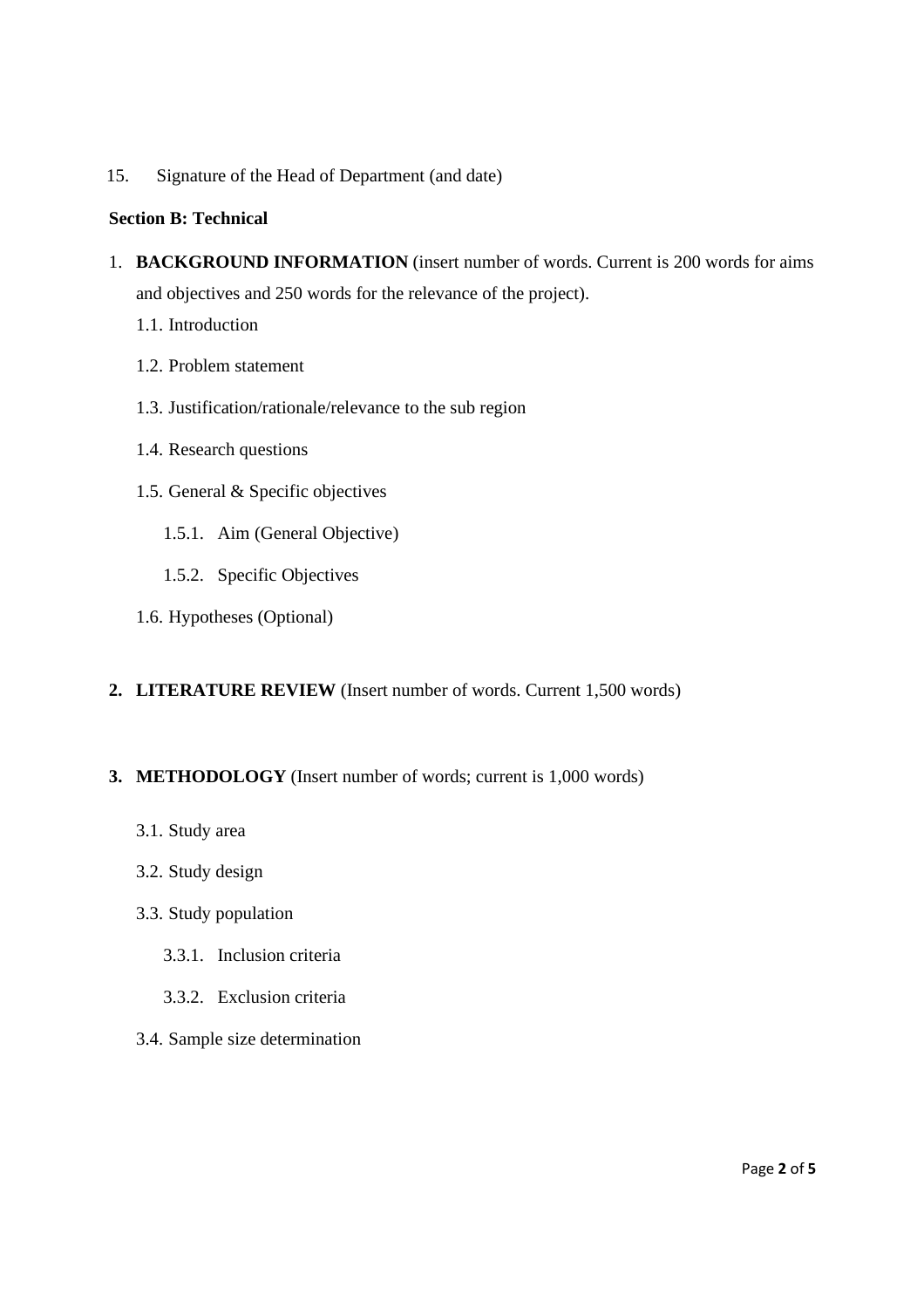- 3.5. Sampling technique
- 3.6. Study instruments
- 3.7. Data Collection Methods
- 3.8. Conceptual framework (if applicable)
- 3.9. Plan for Data Management
	- 3.9.1. Measurement of Variables
	- 3.9.2. Statistical analyses
- 3.10. Ethical considerations
- 3.11. Limitations
- **4. REFERENCES** (Provide maximum number of references)

## APPENDIX

- A. Study instruments
- B. Ethical approval
- C. Work plan
- D. Others (maps etc.)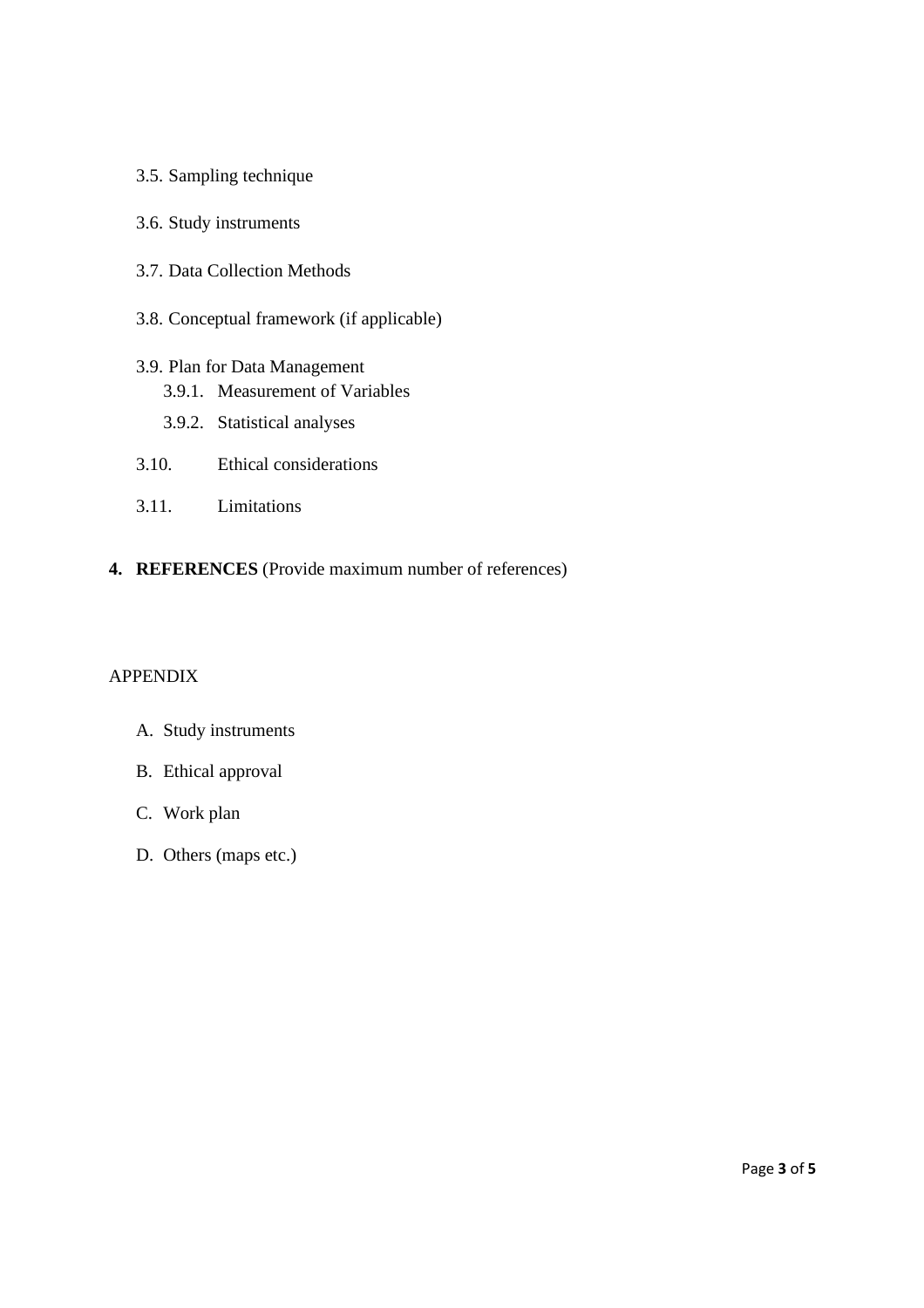## **SECTION C:** Formatting Issues & Other Notes

### **Formatting Issue**

- Referencing style is Vancouver ONLY
- Use A4, typewritten and double-spacing throughout for the prose
- Font should be Time New Romans, 12 point type with 1-inch page margins for prose
- The hierarchy of subheads should be:

## **ALL CAPS, BOLD, CENTERED**

## **Beginning Caps only, Bold, Centered (i.e. Each Word Capitalization)**

Beginning caps only, Italicized, Centered

First word only capped, italicized, flush left

- For Tables: Font should be Times New Romans, 11-point type, and  $1^{1/2$ -line spacing
- Use British English spelling throughout (NOT American)

## **SECTION D: Submission**

Two CDs with the electronic copy of the proposal MUST be submitted alongside the hard copy of the proposal.